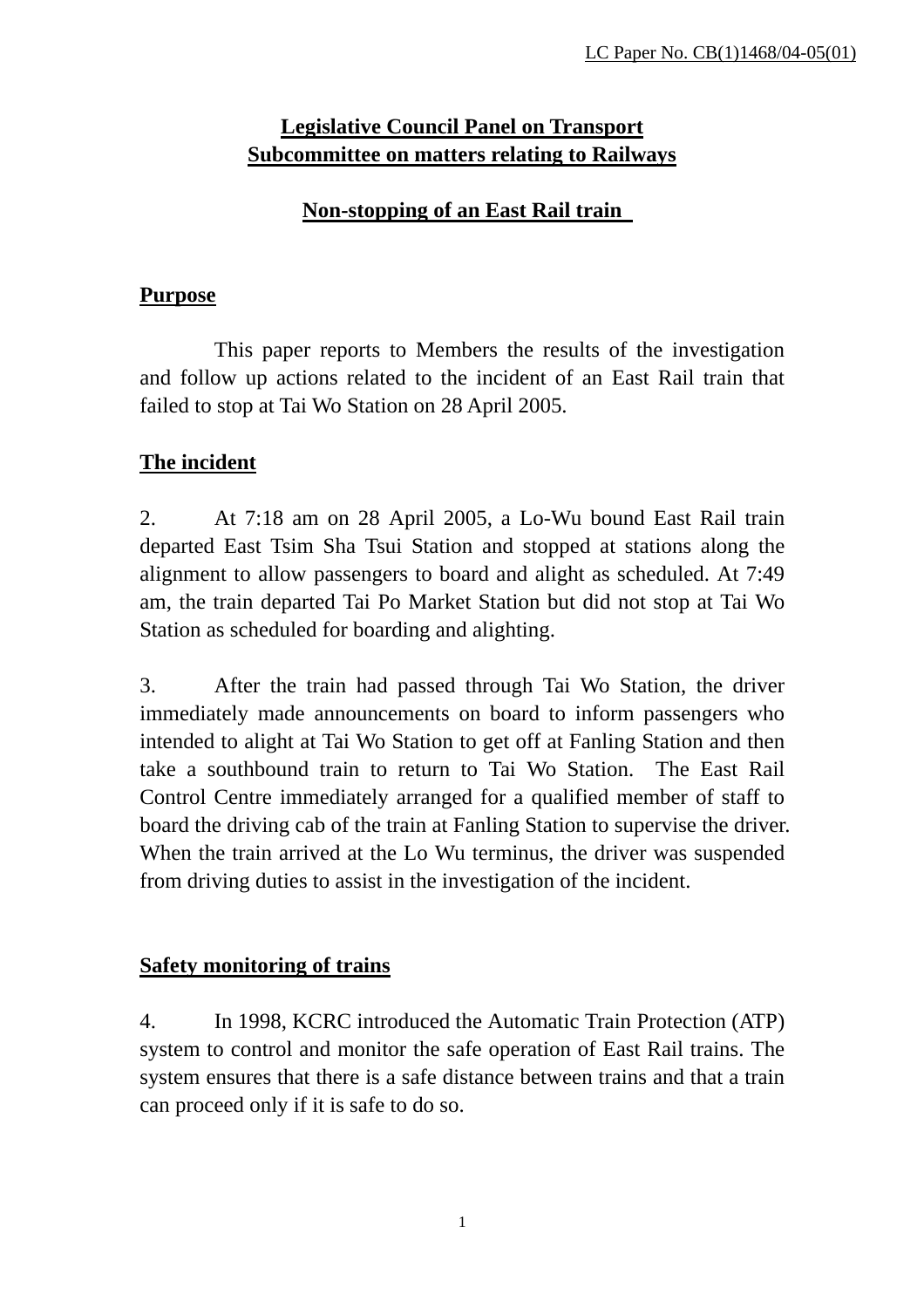5. In 2002, KCRC introduced the Automatic Train Operation (ATO) system on top of the ATP. The safety of train operation is still controlled and monitored by the ATP system. The ATO system replaces the driver for controlling the train speed and ensures that trains will stop when approaching the platforms and operate under the designed speed control profile.

6. If the ATO system does not function properly, the driver will perform the driving duties, but the ATP system still governs railway safety, e.g. by controlling the train's maximum speed and giving the go-ahead for the train to proceed.

### **Investigation results**

7. Investigation results showed that as a result of loosened contact of a switch on the train, the train's ATO system did not have power and therefore did not function on that day. However, the ATP system functioned normally and the train was therefore driven by the driver according to ATP signals. Due to carelessness of the driver, he did not stop the train at Tai Wo Station in order to allow passengers to alight and board.

8. At the time of the incident, there was no train in the section of the track directly to the north of Tai Wo Station and the ATP system therefore allowed the train to safely pass through Tai Wo Station. The driver however did not stop the train, which was contrary to the operating procedures. The train passed through the station at a speed of about 80 km/hr, which is within the safe speed limit for a train to enter that section. The incident did not compromise passenger or railway safety, but it caused inconvenience to those passengers who originally intended to embark or disembark at Tai Wo Station.

9. Before the train pulled into the platform, there were standard announcements on the platform reminding passengers not to stand beyond the yellow line. Platforms at East Rail stations are designed according to international standards. Whenever a train passes through or enters a station, if passengers waiting at the platform stand behind the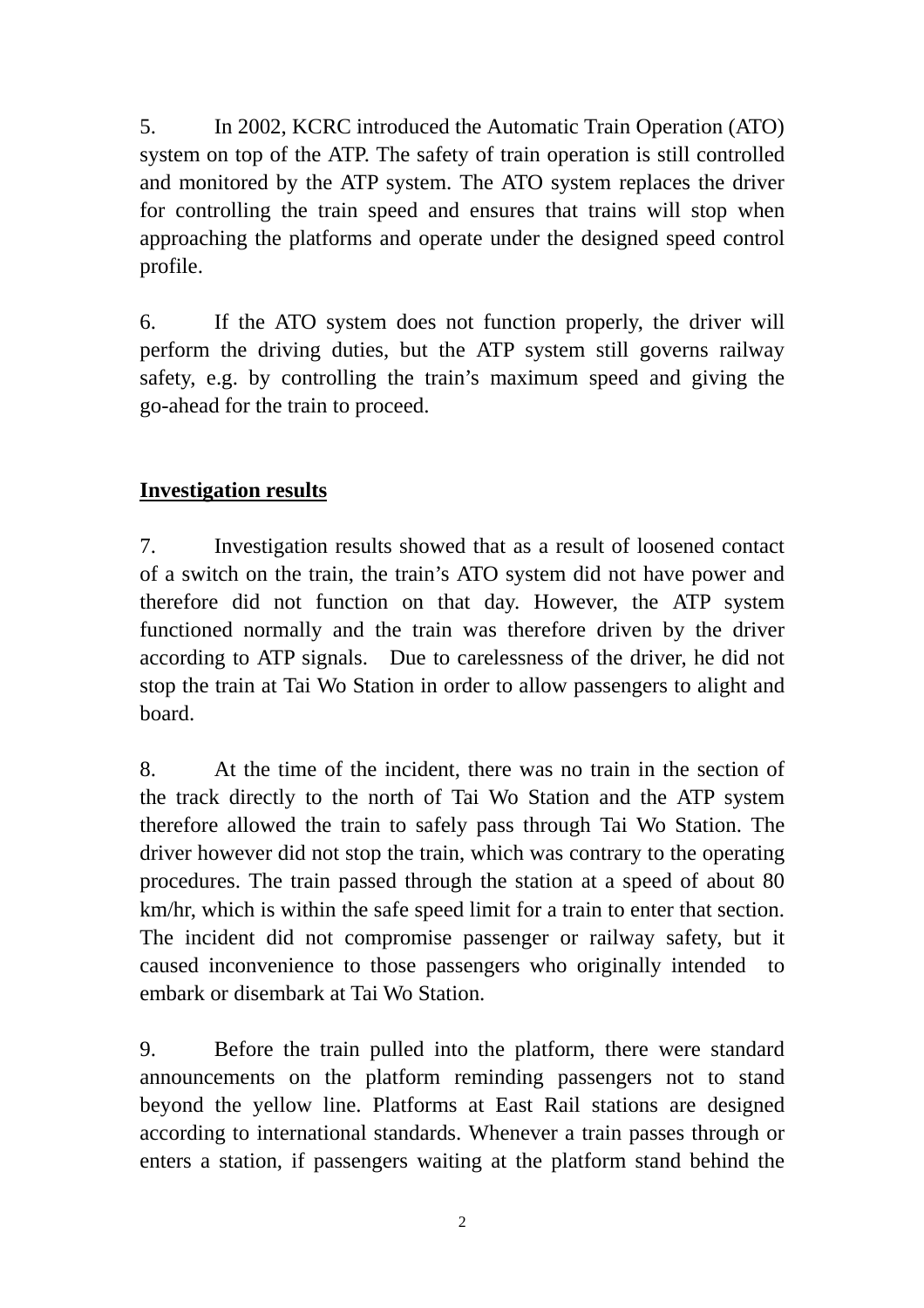yellow line, they can maintain a safe distance from the train which will not pose any danger to them. The current distance between the yellow line at East Rail platforms and the platform edge is in line with international safety standard.

10. After the incident, an alcohol test and a drug test were arranged for the driver and the tests confirmed that he was not under the influence of alcohol or drugs. The driver had also had sufficient rest time before assuming duty on that day.

11. KCRC has already replaced the relevant parts of the switch on the train.

# **Driver training**

12. Currently, East Rail has about 200 drivers. All drivers receive 17 weeks of training and must pass a series of examinations before they assume driving duties. The driver training programme includes nine weeks of classroom and cab simulator training. The topics include basic knowledge of trains and railway systems, safety rules and handling emergencies. After passing the examinations, the drivers then receive eight weeks of practical driving training, during which they are guided and examined by qualified instructors.

13. In addition, to ensure that drivers' driving skills remain at a high level, all drivers must attend a refresher course every year. During the yearly refresher course driving skills and safety rules are reviewed and experiences in handling emergencies are shared. Drivers are re-examined on all safety rules every year and must pass the examination in order to continue their driving duties.

14. KCRC also arranges for inspectors to travel on board trains on a regular basis to monitor the performance of drivers and ensure the latter carry out their duties competently.